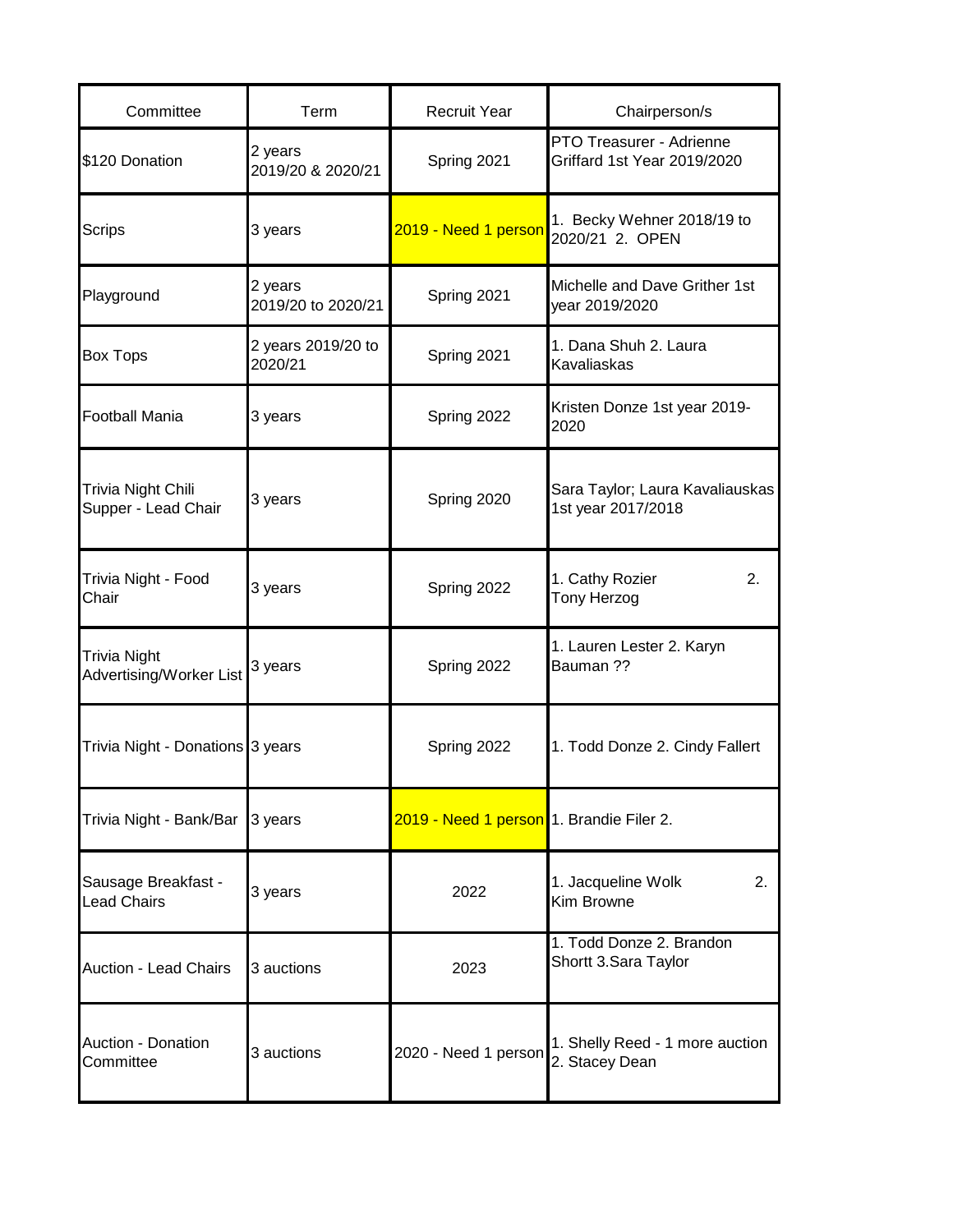| Auction - Donation<br>Liaison                   | 3 auctions    | 2020        | 1. Lauren Lester 2. Michelle<br>Grither                                      |
|-------------------------------------------------|---------------|-------------|------------------------------------------------------------------------------|
| Auction - Food Chair                            | 3 auctions    | 2020        | 1. Chris Basler 2. Jeff Basler                                               |
| Auction - Decoration<br>Chair                   | 3 auctions    | 2022        | 1. Tiffany Emmett 2. Debra Klahs<br>3. Sara Vogt                             |
| Auction - Bank Chair                            | 3 auctions    | 2020        | 1. Mindy Shortt 2. Brandie Filer                                             |
| Valle Homecoming                                | 2 years       | Spring 2020 | 1. Niki Weibrecht 1st year<br>2018/2019 2. Jodi Brown 1st<br>year 2018/2019  |
| <b>Grandparents Day</b>                         | 2 years       | Spring 2021 | 1. Stacy Rayoum 1st year<br>2019/2020                                        |
| <b>Teacher Appreciation</b>                     | 2 years       | 2021        | 1. Brandie Filer 2. Niki<br>Weibrecht                                        |
| Veteran's Day                                   | 2 years       | Spring 2021 | 1. Stacy Rayoum 1st year<br>2019/2020                                        |
| <b>Field Day</b>                                | 2 years       | Spring 2022 | 1. Sarah Wolk 2. Jodi Brown                                                  |
| <b>Volunteer Appreciation</b>                   |               |             | 4th & 5th Grade classes                                                      |
| St Agnes Feast Day                              | 2 year        | Spring 2021 | 1. Mindy Shortt 1st year<br>2019/2020                                        |
| Marketing/Fundraising<br><b>Committee Chair</b> | 2 years total |             | PTO President & PTO Vice<br>President                                        |
| Service Committee<br>Chair                      | 2 years       | 2020        | 1. Mindy Shortt 1st year<br>2019/2020 2. Tressa Bauman<br>1st year 2019/2020 |
| <b>Babysitting Chair -</b><br>PTO Meetings      | 1 year        | 2020        | 1. Alyssa Schwent 1st year<br>2019/2020                                      |